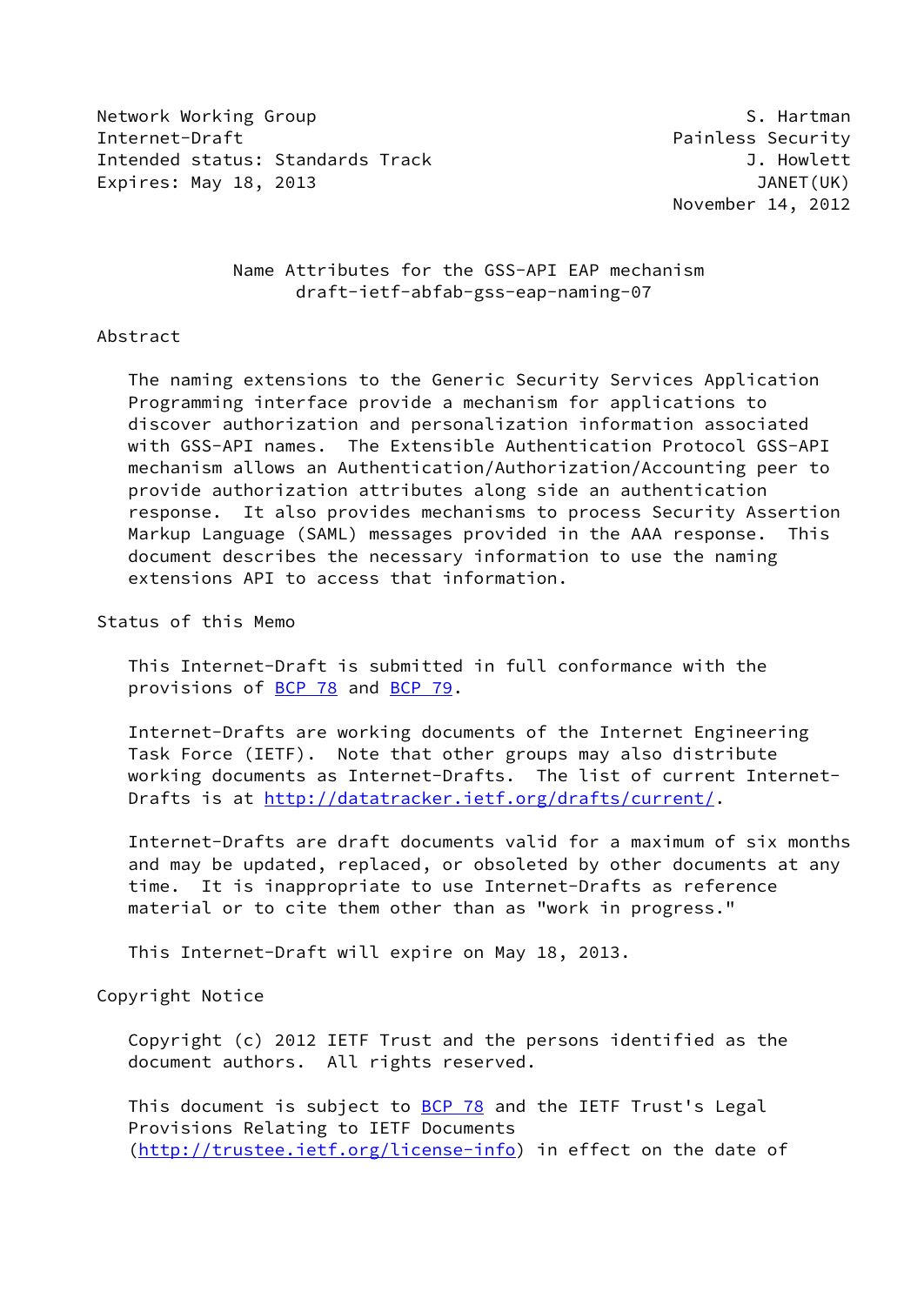Internet-Draft GSS EAP Name Attributes November 2012

 publication of this document. Please review these documents carefully, as they describe your rights and restrictions with respect to this document. Code Components extracted from this document must include Simplified BSD License text as described in Section 4.e of the Trust Legal Provisions and are provided without warranty as described in the Simplified BSD License.

Table of Contents

| 2. |                                                                |  |
|----|----------------------------------------------------------------|--|
| 3. |                                                                |  |
| 4. |                                                                |  |
| 5. | Name Attributes for GSS-EAP 8                                  |  |
| 6. | Names of SAML Attributes in the Federated Context 9            |  |
|    |                                                                |  |
|    |                                                                |  |
|    | 6.3. SAML Name Identifiers 10                                  |  |
|    |                                                                |  |
|    |                                                                |  |
|    | <u>8.1</u> . Registration of the GSS URN Namespace $\cdots$ 12 |  |
| 9. |                                                                |  |
|    |                                                                |  |
|    | 10.1. Normative References 15                                  |  |
|    | 10.2. Informative References 16                                |  |
|    |                                                                |  |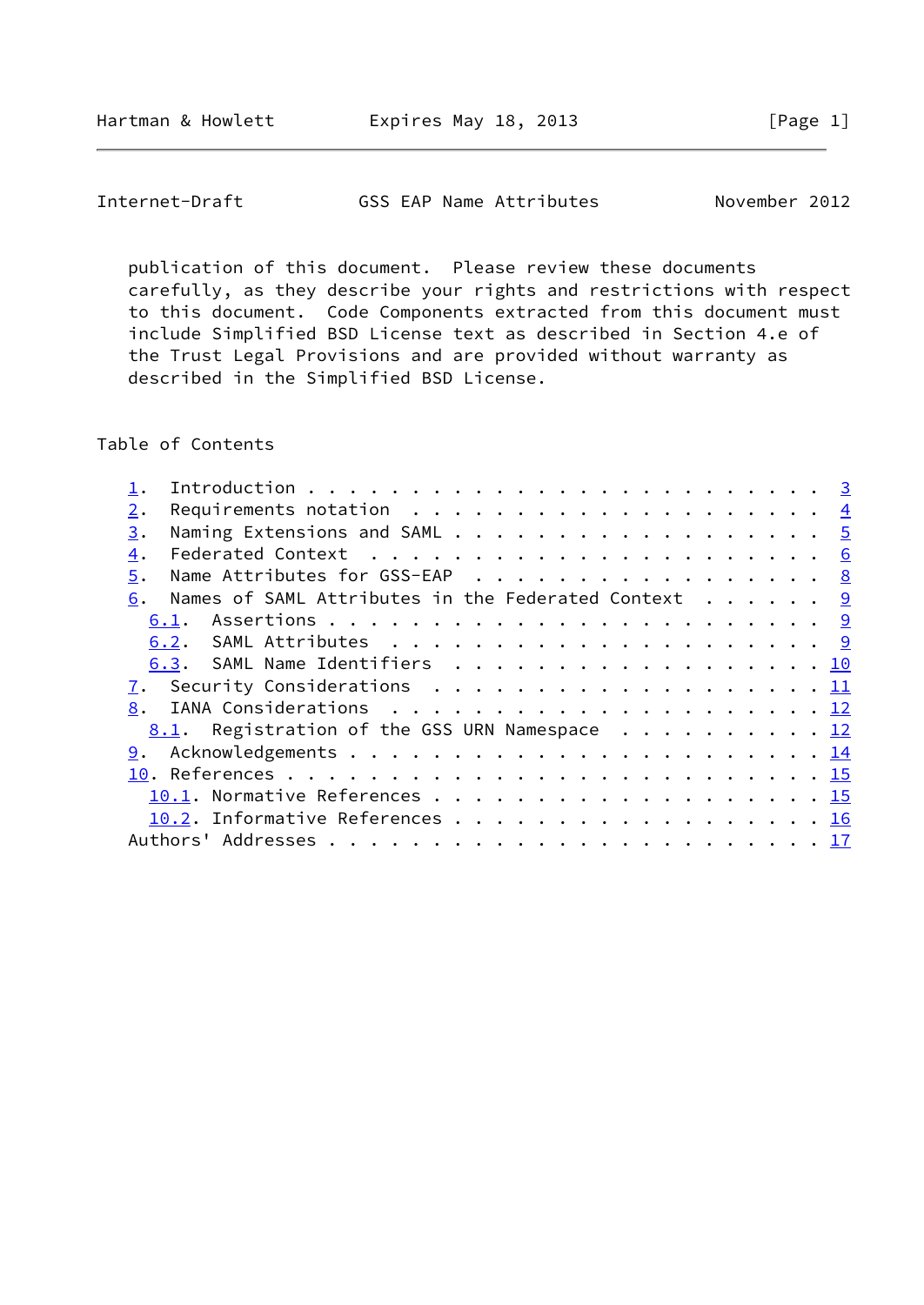Hartman & Howlett **Expires May 18, 2013** [Page 2]

<span id="page-2-1"></span>Internet-Draft GSS EAP Name Attributes November 2012

### <span id="page-2-0"></span>[1](#page-2-0). Introduction

The naming extensions [[I-D.ietf-kitten-gssapi-naming-exts\]](#page-16-0) to the Generic Security Services Application Programming interface (GSS-API) [\[RFC2743](https://datatracker.ietf.org/doc/pdf/rfc2743)] provide a mechanism for applications to discover authorization and personalization information associated with GSS-API names. The Extensible Authentication Protocol GSS-API mechanism [\[I-D.ietf-abfab-gss-eap](#page-16-1)] allows an Authentication/Authorization/ Accounting (AAA) peer to provide authorization attributes along side an authentication response. It also provides mechanisms to process Security Assertion Markup Language (SAML) messages provided in the AAA response. Other mechanisms such as SAML EC [\[I-D.ietf-kitten-sasl-saml-ec](#page-17-2)] also support SAML assertions and attributes carried in the GSS-API. This document describes the necessary information to use the naming extensions API to access SAML assertions in the federated context and AAA attributes.

 The semantics of setting attributes defined in this specification are undefined and left to future work.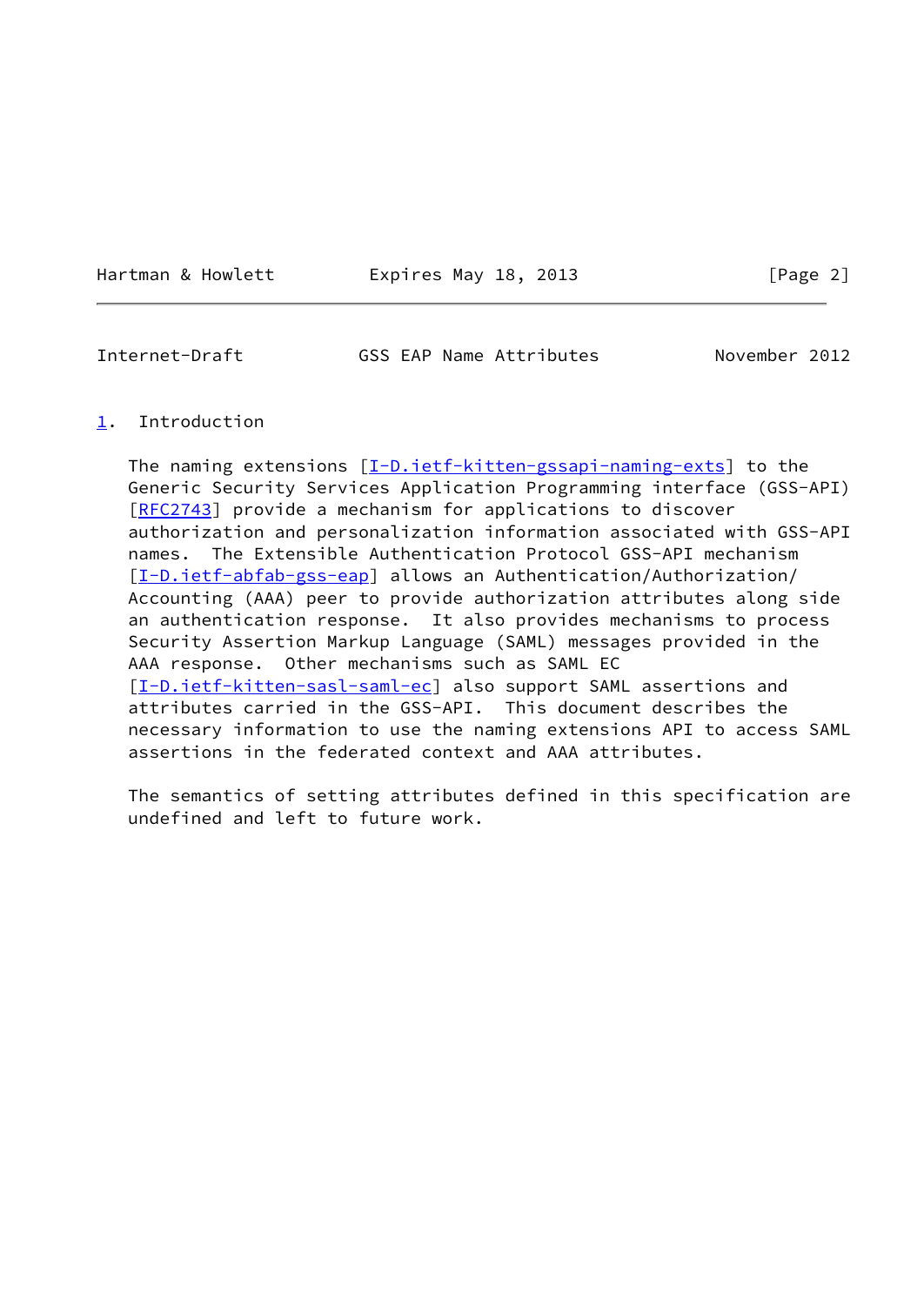Hartman & Howlett **Expires May 18, 2013** [Page 3]

<span id="page-3-1"></span>

Internet-Draft GSS EAP Name Attributes November 2012

<span id="page-3-0"></span>[2](#page-3-0). Requirements notation

 The key words "MUST", "MUST NOT", "REQUIRED", "SHALL", "SHALL NOT", "SHOULD", "SHOULD NOT", "RECOMMENDED", "MAY", and "OPTIONAL" in this document are to be interpreted as described in [\[RFC2119](https://datatracker.ietf.org/doc/pdf/rfc2119)].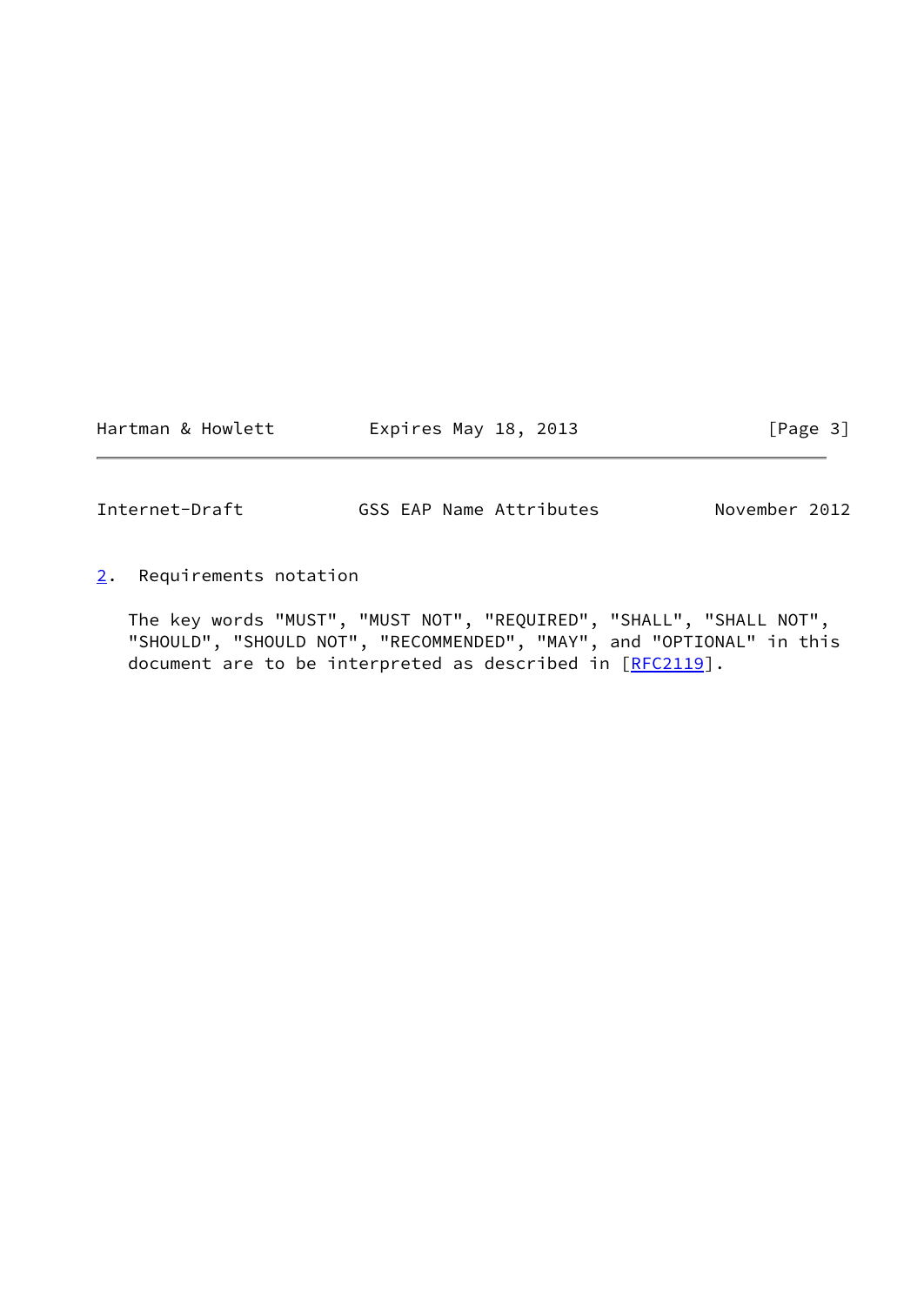Hartman & Howlett **Expires May 18, 2013** [Page 4]

<span id="page-4-1"></span>Internet-Draft GSS EAP Name Attributes November 2012

<span id="page-4-0"></span>[3](#page-4-0). Naming Extensions and SAML

 SAML assertions can carry attributes describing properties of the subject of the assertion. For example, an assertion might carry an attribute describing the organizational affiliation or e-mail address of a subject. According to **Section 8.2** and 2.7.3.1 of [\[OASIS.saml-core-2.0-os](#page-16-2)], the name of an attribute has two parts. The first is a Universal Resource Identifier (URI) describing the format of the name. The second part, whose form depends on the format URI, is the actual name. GSS-API name attributes may take a form starting with a URI describing the form of the name; the rest of the name is specified by that URI.

 SAML attributes carried in GSS-API names are named with three parts. The first is a Universal Resource Name (URN) indicating that the name is a SAML attribute and describing the context [\(Section 4](#page-5-0)). This URN is followed by a space, the URI indicating the format of the SAML name, a space and the SAML attribute name. The URI indicating the format of the SAML attribute name is not optional and MUST be present.

SAML attribute names may not be globally unique. Many names that are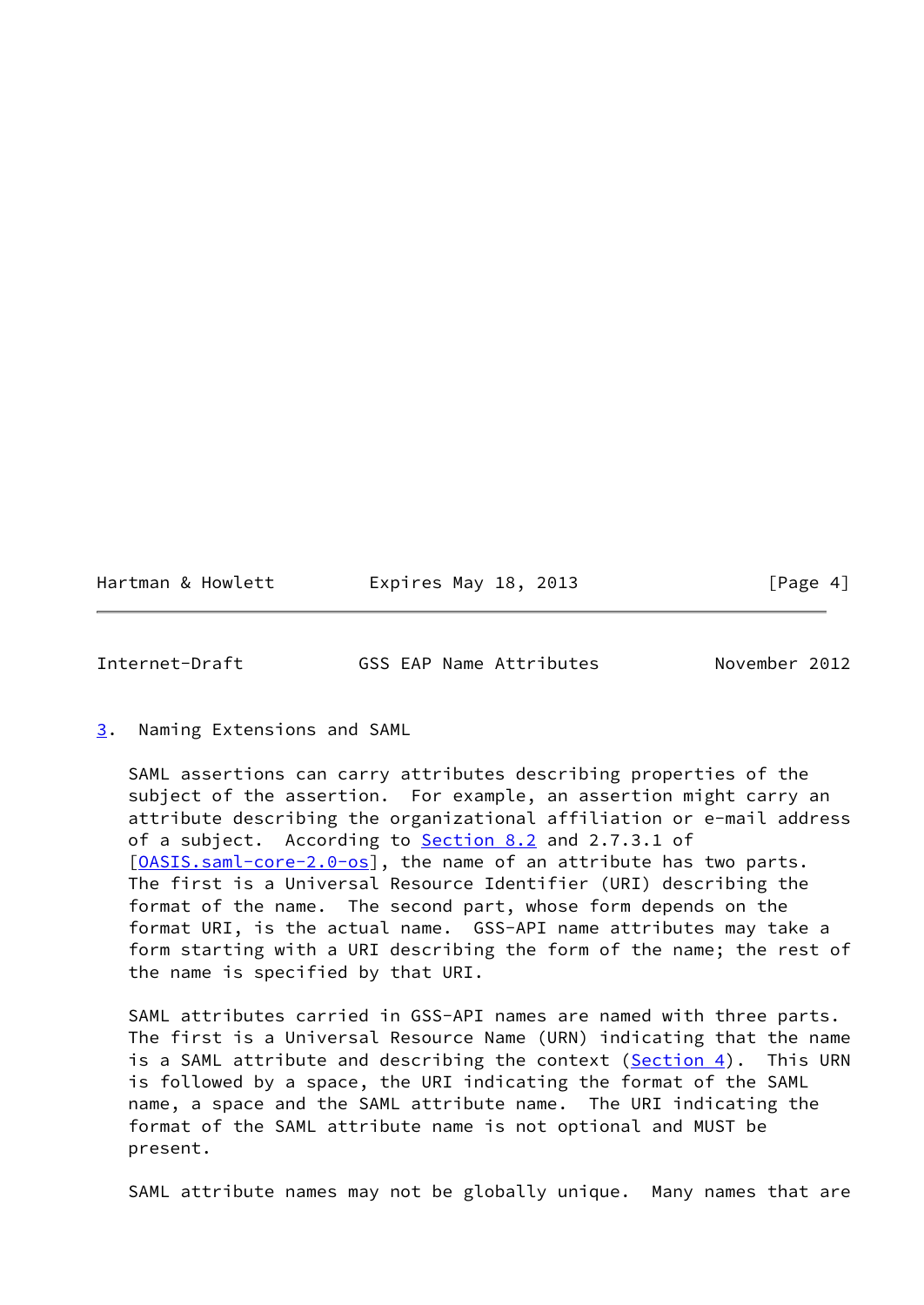named by URNs or URIs are likely to have semantics independent of the issuer. However other name formats, including unspecified name formats, make it easy for two issuers to choose the same name for attributes with different semantics. Attributes using the federated context [Section 4](#page-5-0) are issued by the same party performing the authentication. So, based on who is the subject of the name, the semantics of the attribute can be determined.

| Hartman & Howlett | Expires May 18, 2013 | [Page 5] |
|-------------------|----------------------|----------|
|                   |                      |          |

<span id="page-5-1"></span>

| November 2012<br>GSS EAP Name Attributes | Internet-Draft |  |  |  |  |
|------------------------------------------|----------------|--|--|--|--|
|------------------------------------------|----------------|--|--|--|--|

## <span id="page-5-0"></span>[4](#page-5-0). Federated Context

 GSS-API naming extensions have the concept of an authenticated name attribute. The mechanism guarantees that the contents of an authenticated name attribute are an authenticated statement from the trusted source of the peer credential. The fact that an attribute is authenticated does not imply that the trusted source of the peer credential is authorized to assert the attribute.

 In the federated context, the trusted source of the peer credential is typically some identity provider. In the GSS EAP mechanism, information is combined from AAA and SAML sources. The SAML IDP and home AAA server are assumed to be in the same trust domain. However, this trust domain is not typically the same as the trust domain of the service. With other SAML mechanisms using this specification,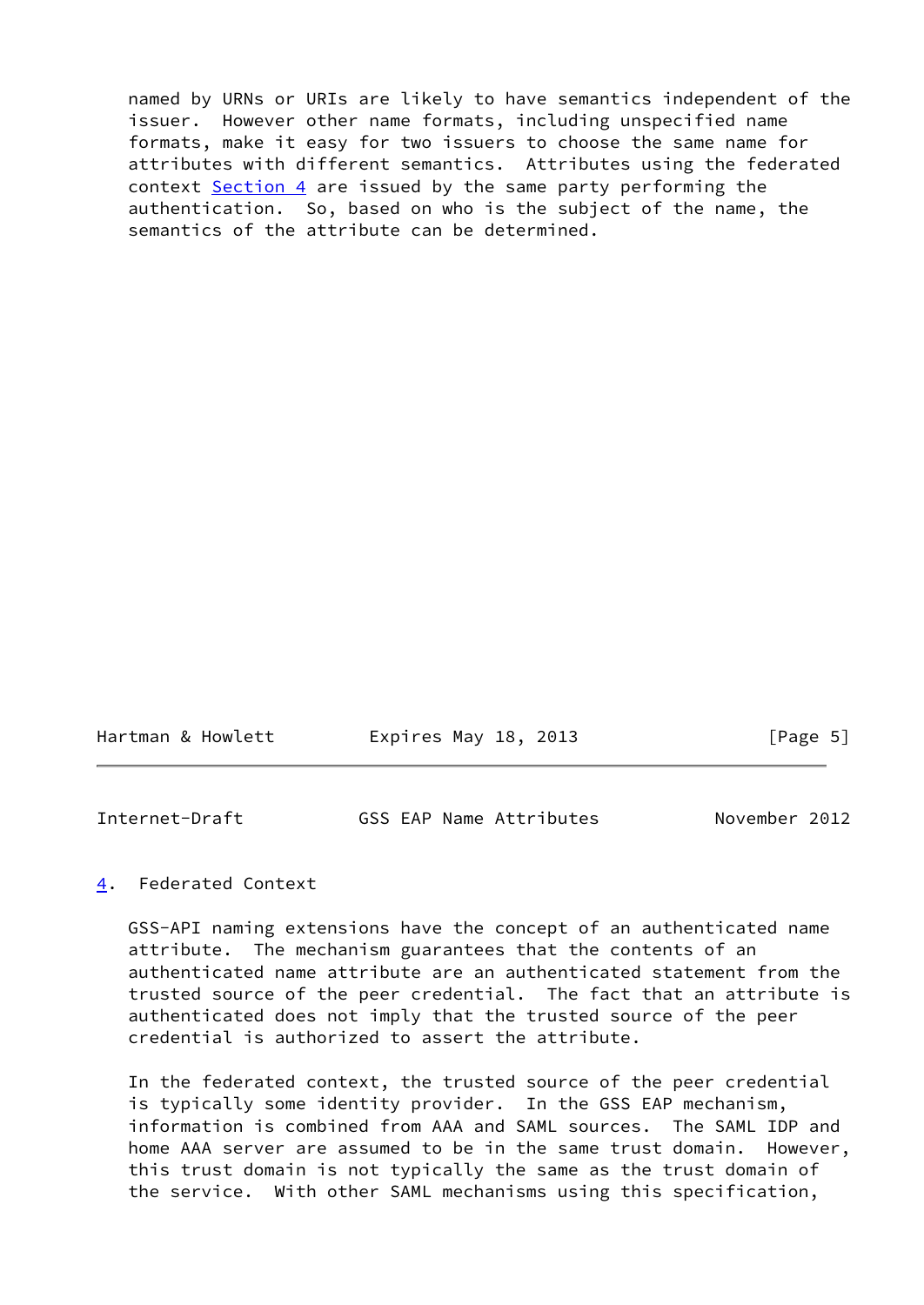the SAML assertion also comes from the party performing authentication. Typically, the IDP is run by another organization in the same federation. The IDP is trusted to make some statements, particularly related to the context of a federation. For example, an academic federation's participants would typically trust an IDP's assertions about whether someone was a student or a professor. However that same IDP would not typically be trusted to make assertions about local entitlements such as group membership. Thus, a service MUST make a policy decision about whether the IDP is permitted to assert a particular attribute and about whether the asserted value is acceptable. This policy can be implemented as local configuration on the service, as rules in AAA proxies, or through other deployment-specific mechanisms.

 In contrast, attributes in an enterprise context are often verified by a central authentication infrastructure that is trusted to assert most or all attributes. For example, in a Kerberos infrastructure, the KDC typically indicates group membership information for clients to a server using KDC-authenticated authorization data.

 The context of an attribute is an important property of that attribute; trust context is an important part of this overall context. In order for applications to distinguish the context of attributes, attributes with different context need different names. This specification defines attribute names for SAML and AAA attributes in the federated context.

 These names MUST NOT be used for attributes issued by a party other than one closely associated with the source of credentials unless the source of credentials is re-asserting the attributes. For example, a source of credentials can consult whatever sources of attributes it chooses, but acceptors can assume attributes in the federated context are from the source of credentials. This requirement is typically

| Hartman & Howlett | Expires May 18, 2013 | [Page 6] |
|-------------------|----------------------|----------|
|                   |                      |          |

Internet-Draft GSS EAP Name Attributes November 2012

 enforced in mechanism specifications. For example [\[I-D.ietf-abfab-aaa-saml](#page-17-3)] provides enough information thatwe know the attributes it carries today are in the federated context. Similarly, we know that the requirements of this paragraph are met by SAML mechanisms where the assertion is the means of authentication.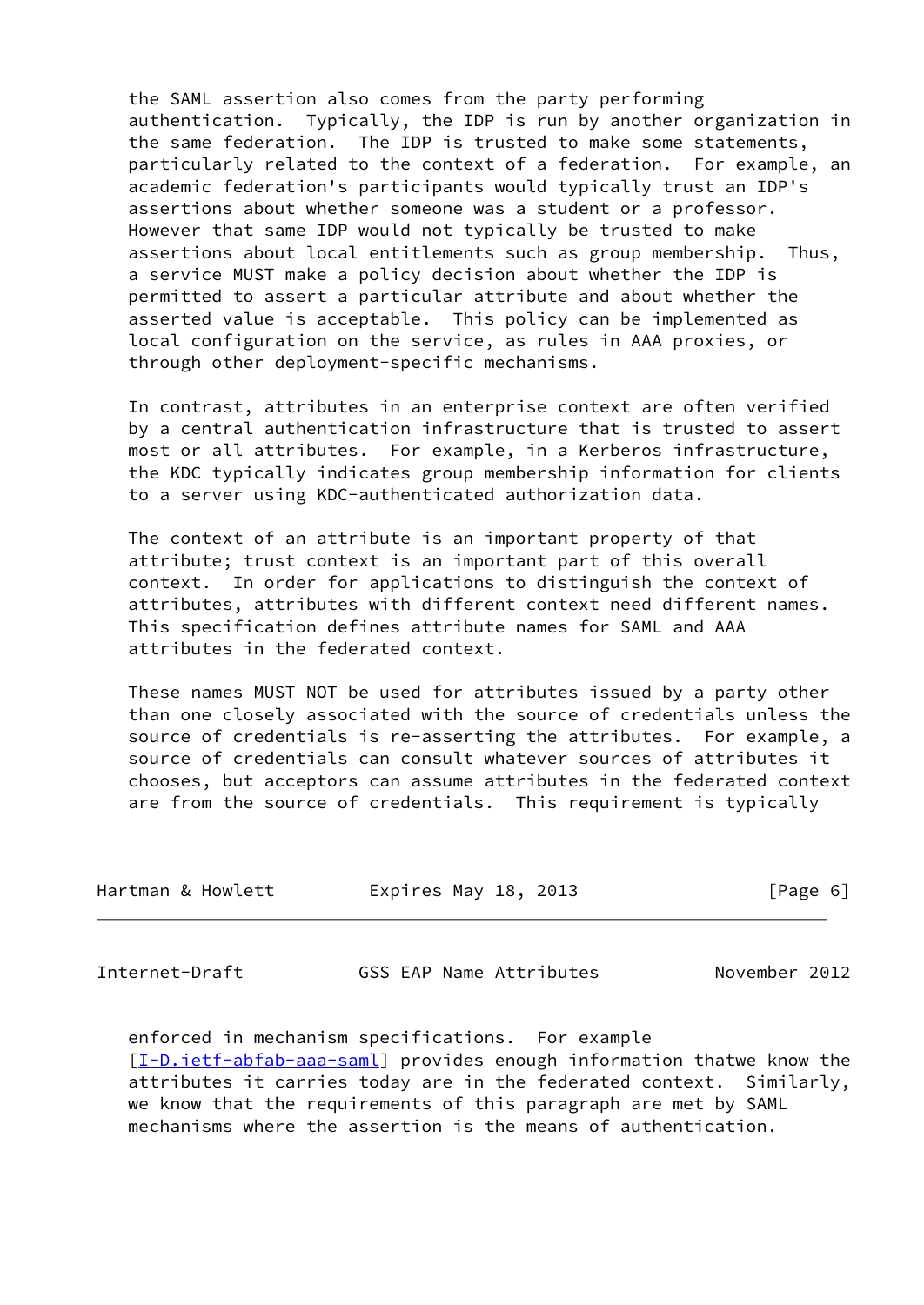Hartman & Howlett **Expires May 18, 2013** [Page 7]

<span id="page-7-1"></span>Internet-Draft GSS EAP Name Attributes November 2012

<span id="page-7-0"></span>[5](#page-7-0). Name Attributes for GSS-EAP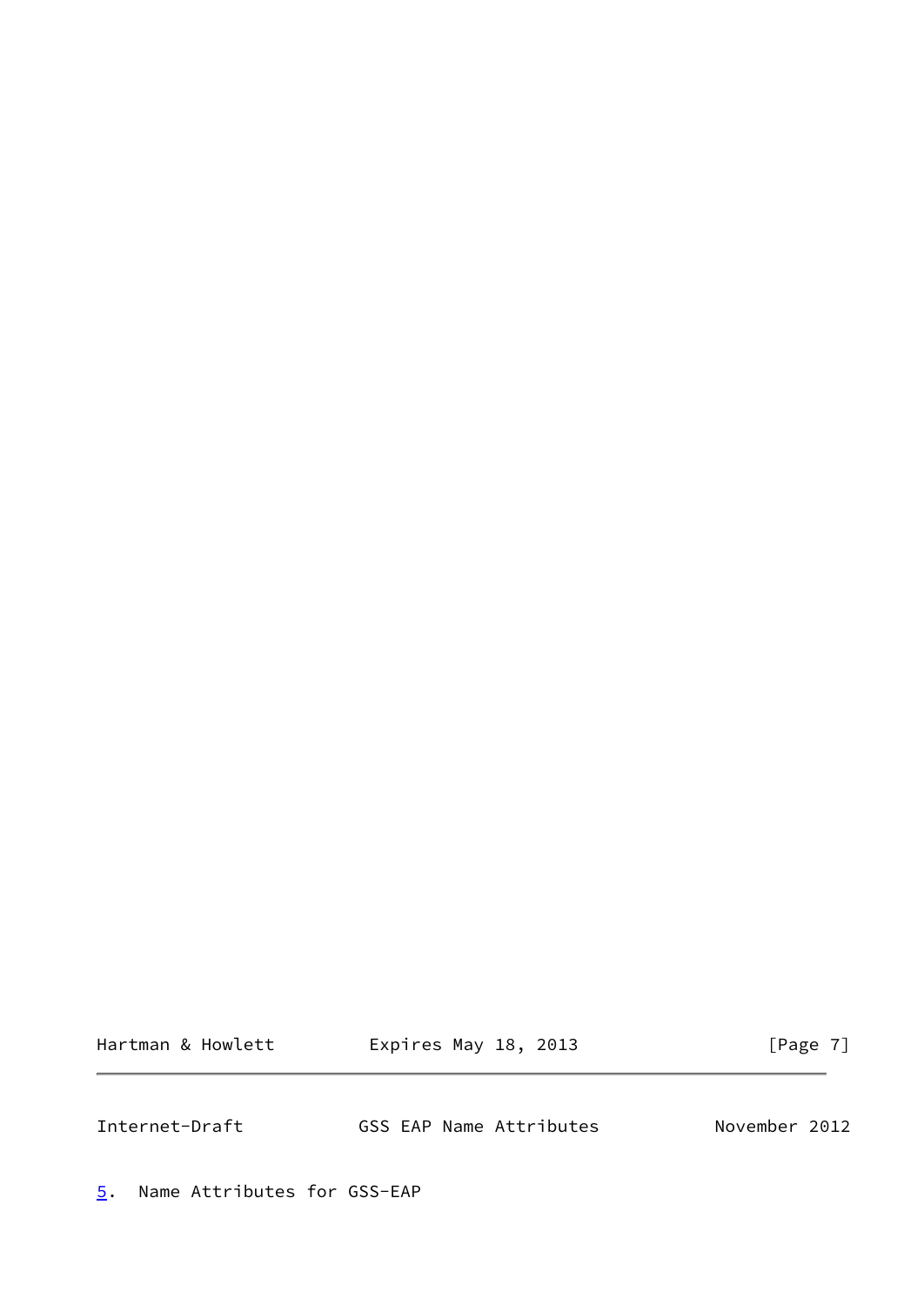This section describes how RADIUS attributes received in an access accept message by the GSS-EAP [[I-D.ietf-abfab-gss-eap](#page-16-1)] mechanism are named. The use of attributes defined in this section for other RADIUS messages or prior to the access-accept message is undefined at this time. Future specifations can explore these areas giving adequate weight to backward compatibility. In particular, this specification defines the meaning of these attributes for the src\_name output of GSS\_Accept\_sec\_context after that function returns GSS S COMPLETE. Attributes MAY be absent or values MAY change in other circumstances; future specifications MAY define this behavior.

 The first portion of the name is urn:ietf:params:gss:radius-attribute (a URN indicating that this is a GSS-EAP RADIUS AVP). This is followed by a space and a numeric RADIUS name as described by section 2.6 of [\[I-D.ietf-radext-radius-extensions](#page-16-3)]. For example the name of the User-Name attribute is "urn:ietf:params:gss:radius-attribute 1". The name of extended type 1 within type 241 would be "urn:ietf:params:gss:radius-attribute 241.1".

 Consider a case where the RADIUS access-accept response includes the RADIUS username attribute. An application wishing to retrieve the value of this attribute would first wait until GSS- \_Accept\_sec\_Context returned GSS\_S\_COMPLETE. Then the application would take the src\_name output from GSS\_Accept\_sec\_context and call GSS\_Get\_name\_attribute passing this name and an attribute of "urn:ietf:params:gss:radius-attribute 1" as inputs. After confirming that the authenticated boolean output is true, the application can find the username in the values output.

 The value of RADIUS attributes is the raw octets of the packet. Integers are in network byte order. The display value SHOULD be a human readable string; an implementation can only produce this string if it knows the type of a given RADIUS attribute. If multiple attributes are present with a given name in the RADIUS message, then a multi-valued GSS-API attribute SHOULD be returned. As an exception, implementations SHOULD concatenate RADIUS attributes such as EAP-Message or large attributes defined in [\[I-D.ietf-radext-radius-extensions](#page-16-3)] that use multiple attributes to carry more than 253 octets of information.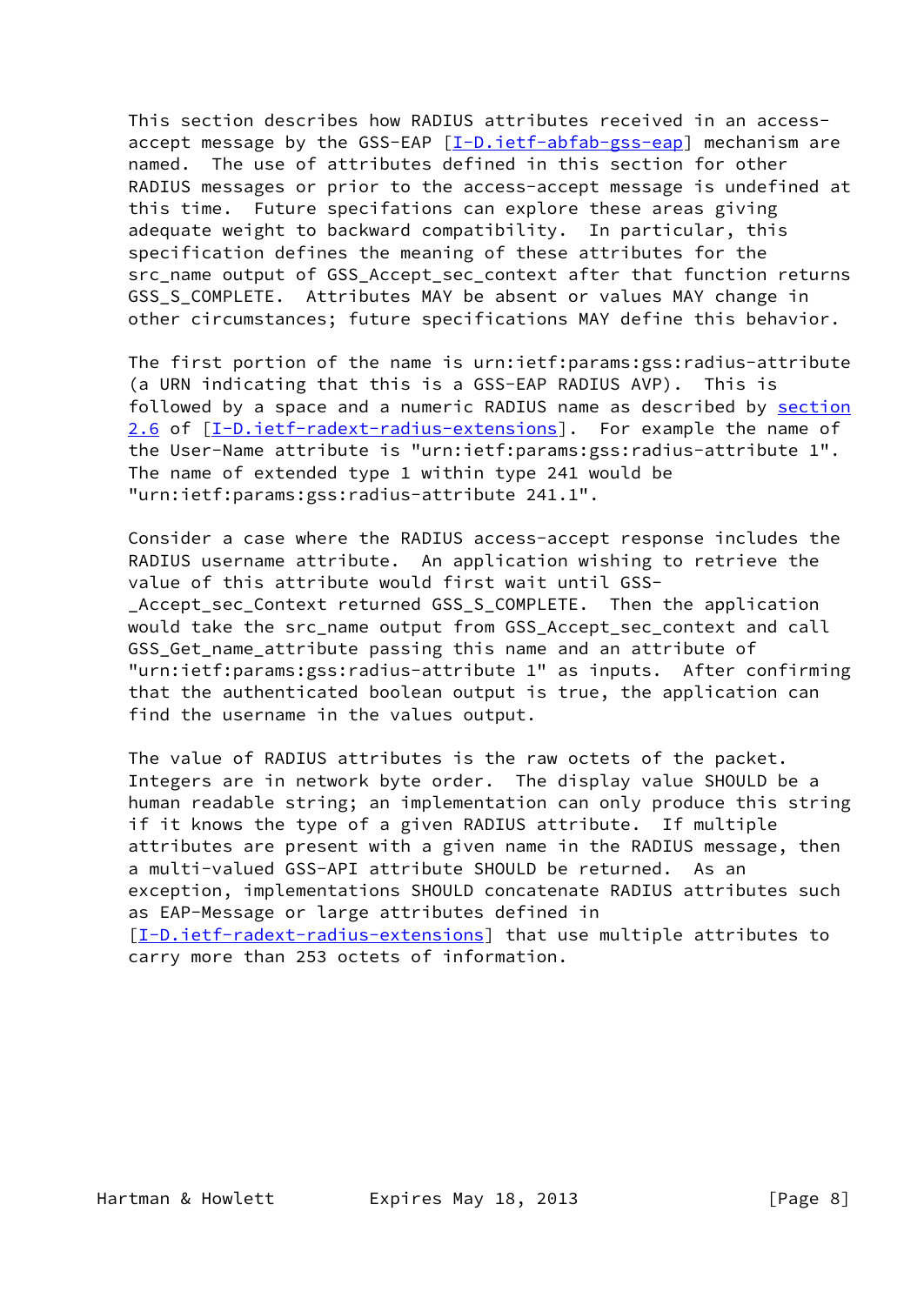<span id="page-9-1"></span><span id="page-9-0"></span>[6](#page-9-0). Names of SAML Attributes in the Federated Context

# <span id="page-9-2"></span>[6.1](#page-9-2). Assertions

 An assertion generated by the credential source is named by "urn:ietf:params:gss:federated-saml-assertion". The value of this attribute is the assertion carried in the AAA protocol or used for authentication in a SAML mechanism. This attribute is absent from a given acceptor name if no such assertion is present or if the assertion fails local policy checks.

 When GSS\_Get\_name\_attribute is called, This attribute will be returned with the authenticated output set to true only if the mechanism can successfully authenticate the SAML statement. For the GSS-EAP mechanism this is true if the AAA exchange has successfully authenticated. However, uses of the GSS-API MUST confirm that the attribute is marked authenticated as other mechanisms MAY permit an initiator to provide an unauthenticated SAML statement.

 Mechanisms MAY perform additional local policy checks and MAY remove the attribute corresponding to assertions that fail these checks.

#### <span id="page-9-3"></span>[6.2](#page-9-3). SAML Attributes

 Each attribute carried in the assertion SHOULD also be a GSS name attribute. The name of this attribute has three parts, all separated by an ASCII space character. The first part is urn:ietf:params:gss:federated-saml-attribute. The second part is the URI for the <saml:Attribute> element's NameFormat XML attribute. The final part is the <saml:Attribute> element's Name XML attribute. The SAML attribute name may itself contain spaces. As required by the URI specification, spaces within a URI are encoded as "%20". Spaces within a URI, including either the first or second part of the name, encoded as "%20" do not separate parts of the GSS-API attribute name; they are simply part of the URI.

 As an example, if the eduPersonEntitlement attribute is present in an assertion, then an attribute with the name "urn:ietf:params:gss:federated-saml-attribute urn:oasis:names:tc:SAML:2.0:attrname-format:uri urn:oid:1.3.6.1.4.1.5923.1.1.1.7" could be returned from GSS\_Inquire\_Name. If an application calls GSS\_Get\_name\_attribute with this attribute in the attr parameter then the values output would include one or more URIs of entitlements that were associated with the authenticated user.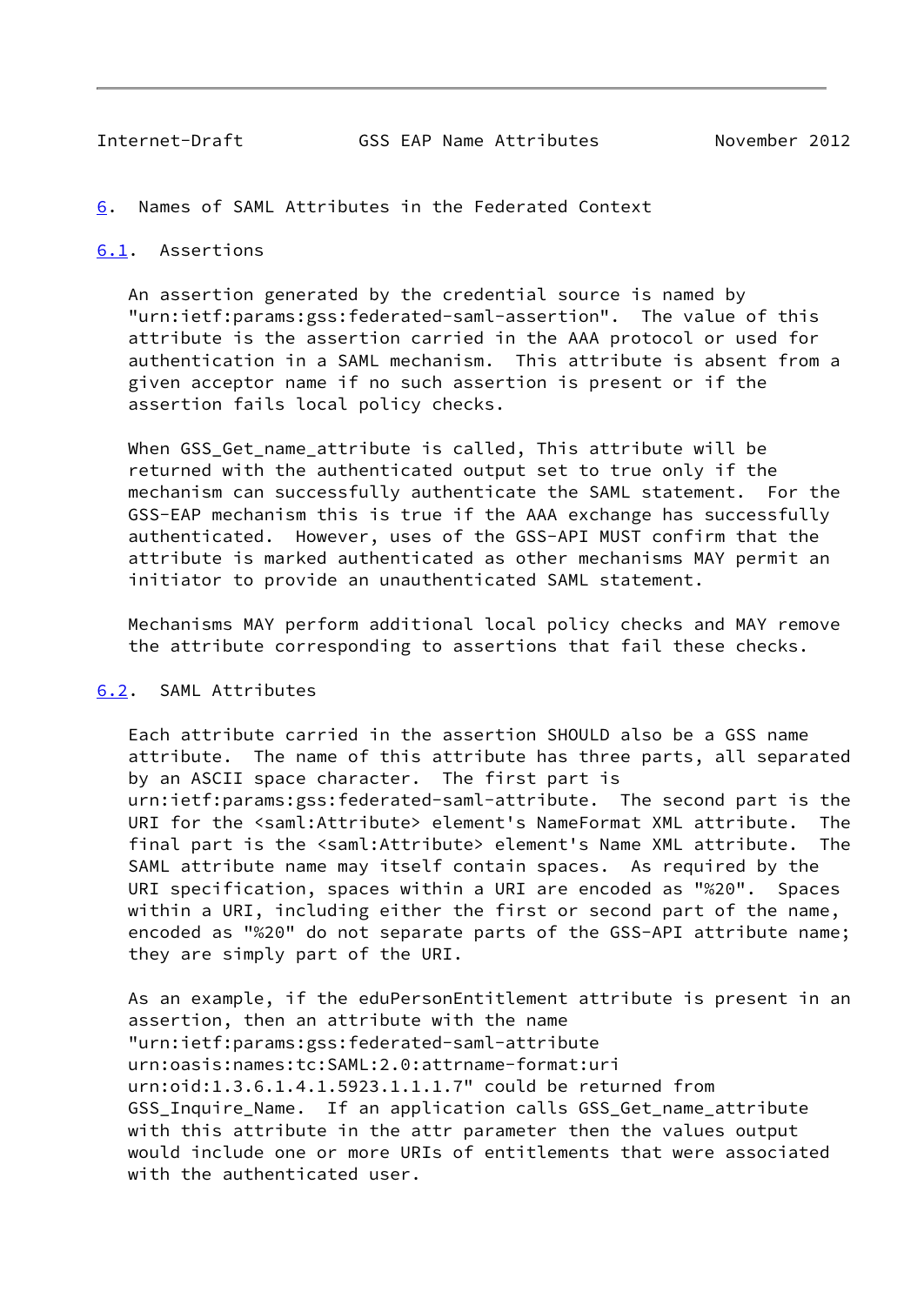If the content of each <saml:AttributeValue> element is a simple text node (or nodes), then the raw and "display" values of the GSS name

| Hartman & Howlett | Expires May 18, 2013 | [Page 9] |
|-------------------|----------------------|----------|
|-------------------|----------------------|----------|

<span id="page-10-1"></span>Internet-Draft GSS EAP Name Attributes November 2012

 attribute MUST be the text content of the element(s). The raw value MUST be encoded as UTF-8.

 If the value is not simple or is empty, then the raw value(s) of the GSS name attribute MUST be a namespace well-formed serialization [\[XMLNS](#page-16-4)]of the <saml:AttributeValue> element(s) encoded as UTF-8. The "display" values are implementation-defined.

 These attributes SHOULD be marked authenticated if they are contained in SAML assertions that have been successfully validated back to the trusted source of the peer credential. In the GSS-EAP mechanism, a SAML assertion carried in an integrity-protected and authenticated AAA protocol SHALL be successfully validated; attributes from that assertion SHALL be returned from GSS\_Get\_name\_attribute with the authenticated output set to true. An implementation MAY apply local policy checks to each attribute in this assertion and discard the attribute if it is unacceptable according to these checks.

<span id="page-10-0"></span>[6.3](#page-10-0). SAML Name Identifiers

 The <saml:NameID> carried in the subject of the assertion SHOULD also be a GSS name attribute. The name of this attribute has two parts, separated by an ASCII space character. The first part is urn:ietf:params:gss:federated-saml-nameid. The second part is the URI for the <saml:NameID> element's Format XML attribute.

 The raw value of the GSS name attribute MUST be the well-formed serialization of the <saml:NameID> element encoded as UTF-8. The "display" value is implementation-defined. For formats defined by section 8.3 of  $[0ASIS.saml-core-2.0-os]$ , missing values of the NameQualifier or SPNameQualifier XML attributes MUST be populated in accordance with the definition of the format prior to serialization. In other words, the defaulting rules specified for the "persistent" and "transient" formats MUST be applied prior to serialization.

 This attribute SHOULD be marked authenticated if the name identifier is contained in a SAML assertion that has been successfully validated back to the trusted source of the peer credential. In the GSS-EAP mechanism, a SAML assertion carried in an integrity-protected and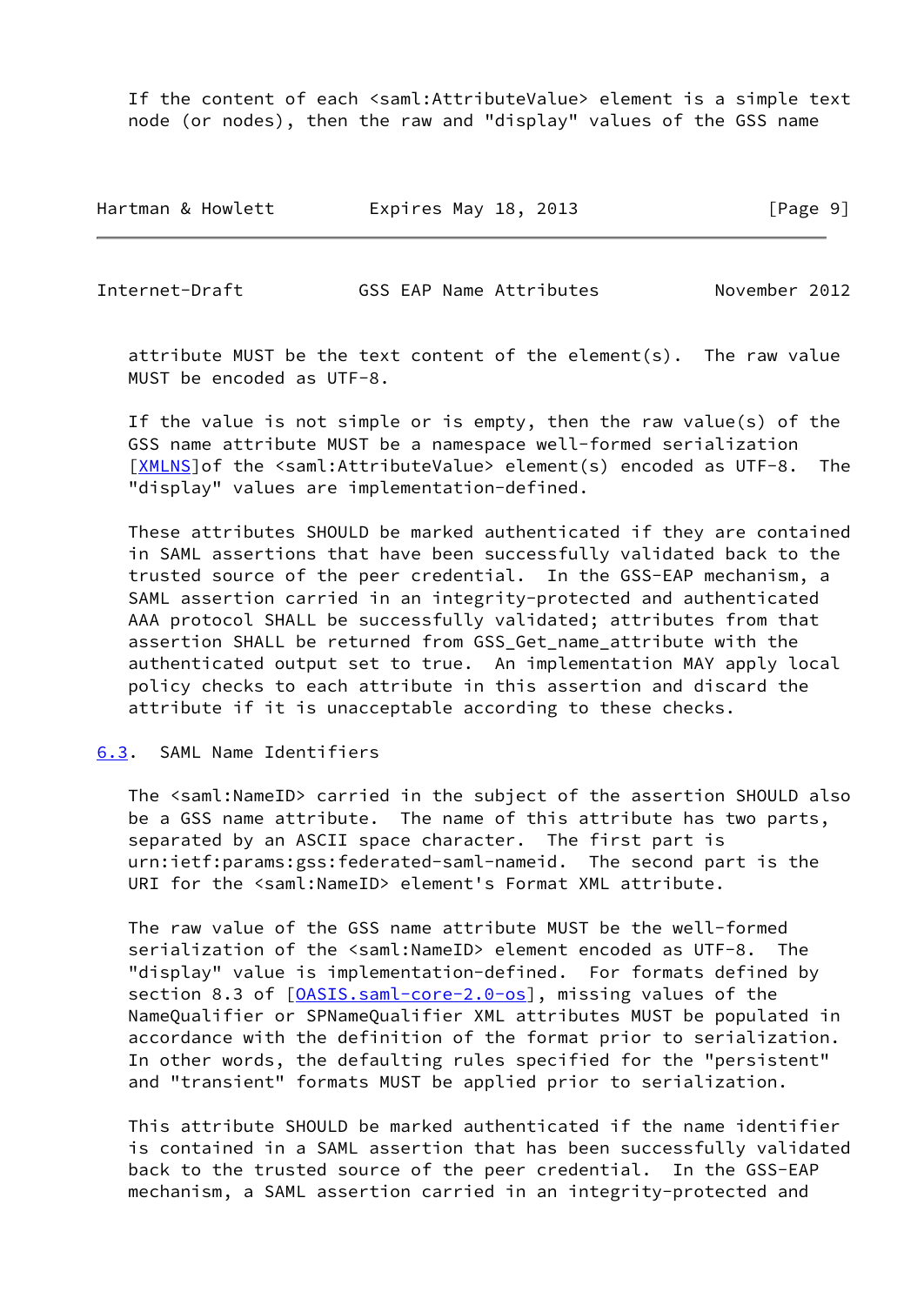authenticated AAA protocol SHALL be sufficiently validated. An implementation MAY apply local policy checks to this assertion and discard it if it is unacceptable according to these checks.

Hartman & Howlett **Expires May 18, 2013** [Page 10]

<span id="page-11-1"></span>Internet-Draft GSS EAP Name Attributes November 2012

# <span id="page-11-0"></span>[7](#page-11-0). Security Considerations

 This document describes how to access RADIUS attributes, SAML attributes and SAML assertions from some GSS-API mechanisms. These attributes are typically used for one of two purposes. The least sensitive is personalization: a central service MAY provide information about an authenticated user so they need not enter it with each acceptor they access. A more sensitive use is authorization.

 The mechanism is responsible for authentication and integrity protection of the attributes. However, the acceptor application is responsible for making a decision about whether the credential source is trusted to assert the attribute and validating the asserted value.

 Mechanisms are permitted to perform local policy checks on SAML assertions, attributes and name identifiers exposed through name attributes defined in this document. If there is another way to get access to the SAML assertion, for example the mechanism described in [\[I-D.ietf-abfab-aaa-saml](#page-17-3)], then an application MAY get different results depending on how the SAML is accessed. This is intended behavior; applications who choose to bypass local policy checks SHOULD perform their own evaluation before relying on information.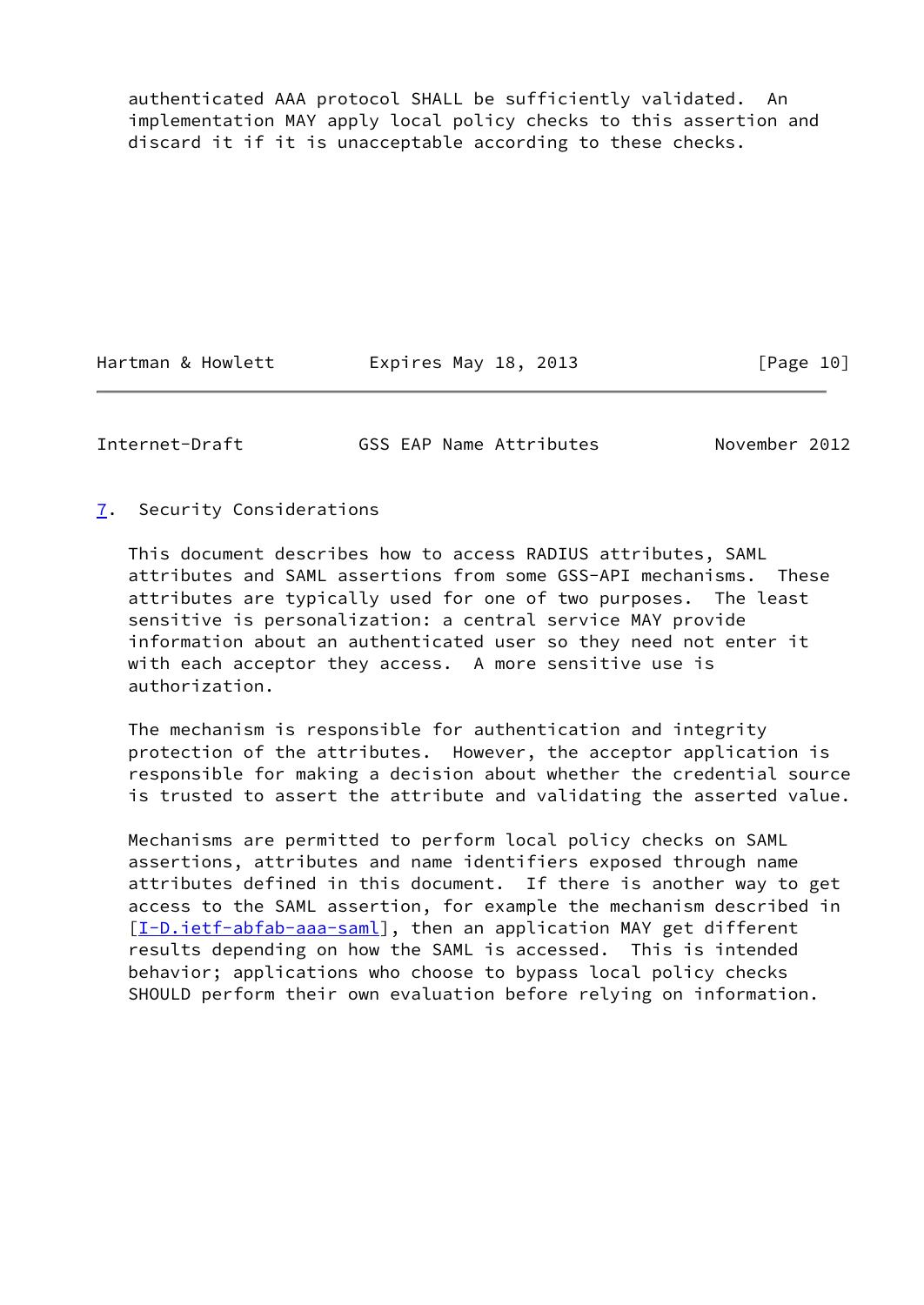Hartman & Howlett **Expires May 18, 2013** [Page 11]

<span id="page-12-1"></span>Internet-Draft GSS EAP Name Attributes November 2012

## <span id="page-12-0"></span>[8](#page-12-0). IANA Considerations

 A new top-level registry is created titled "Generic Security Service Application Program Interface Parameters".

 In this top-level registry, a sub-registry titled "GSS-API URN Parameters" is created. Registration in this registry is by the IETF review or expert review procedures [[RFC5226\]](https://datatracker.ietf.org/doc/pdf/rfc5226).

 This paragraph gives guidance to designated experts. Registrations in this registry are generally only expected as part of protocols published as RFCs on the IETF stream; other URIs are expected to be better choices for non-IETf work. Expert review is permitted mainly to permit early registration related to specifications under development when the community believes they have reach sufficient maturity. The expert SHOULD evaluate the maturity and stability of such an IETF-stream specification. Experts SHOULD review anything not from the IETF stream for consistency and consensus with current practice. Today such requests would not typically be approved.

 If the "paramname" parameter is registered in this registry then its URN will be "urn:ietf:params:gss:paramname". The initial registrations are as follows: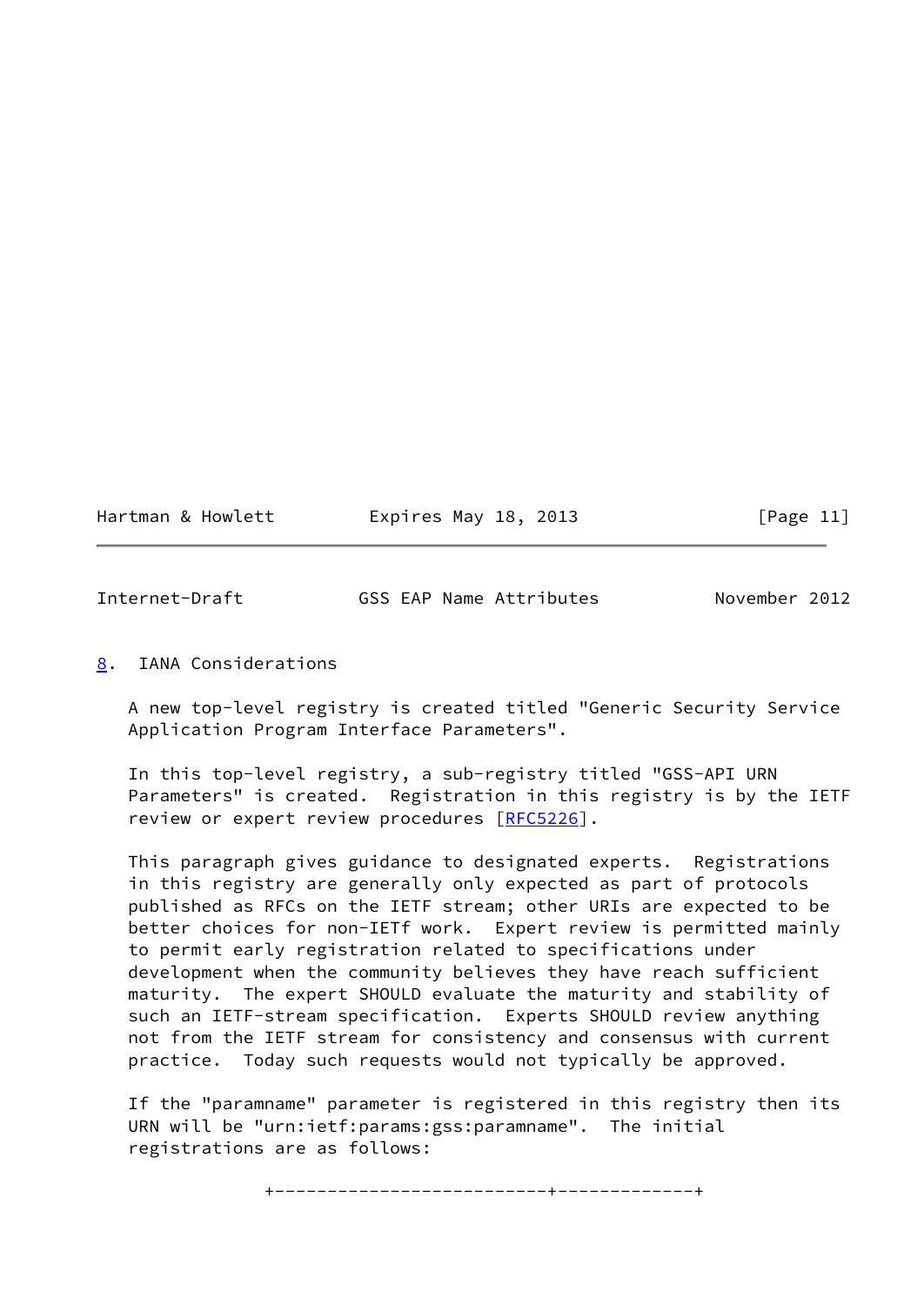| Parameter                | Reference   |
|--------------------------|-------------|
| radius-attribute         | Section 5   |
| federated-saml-assertion | Section 6.1 |
| federated-saml-attribute | Section 6.2 |
| federated-saml-nameid    | Section 6.3 |
|                          |             |

<span id="page-13-0"></span>[8.1](#page-13-0). Registration of the GSS URN Namespace

 IANA is requested to register the "gss" URN sub-namespace in the IETF URN sub-namespace for protocol parameters defined in [\[RFC3553](https://datatracker.ietf.org/doc/pdf/rfc3553)].

Registry Name: gss

Specification: [draft-ietf-abfab-gss-eap-naming](https://datatracker.ietf.org/doc/pdf/draft-ietf-abfab-gss-eap-naming)

Repository: GSS-API URN Parameters ([Section 8\)](#page-12-0)

Index Value: Sub-parameters MUST be specified in UTF-8 using standard

| Hartman & Howlett | Expires May 18, 2013    | $\lceil \text{Page 12} \rceil$ |
|-------------------|-------------------------|--------------------------------|
|                   |                         |                                |
| Internet-Draft    | GSS EAP Name Attributes | November 2012                  |

URI encoding where necessary.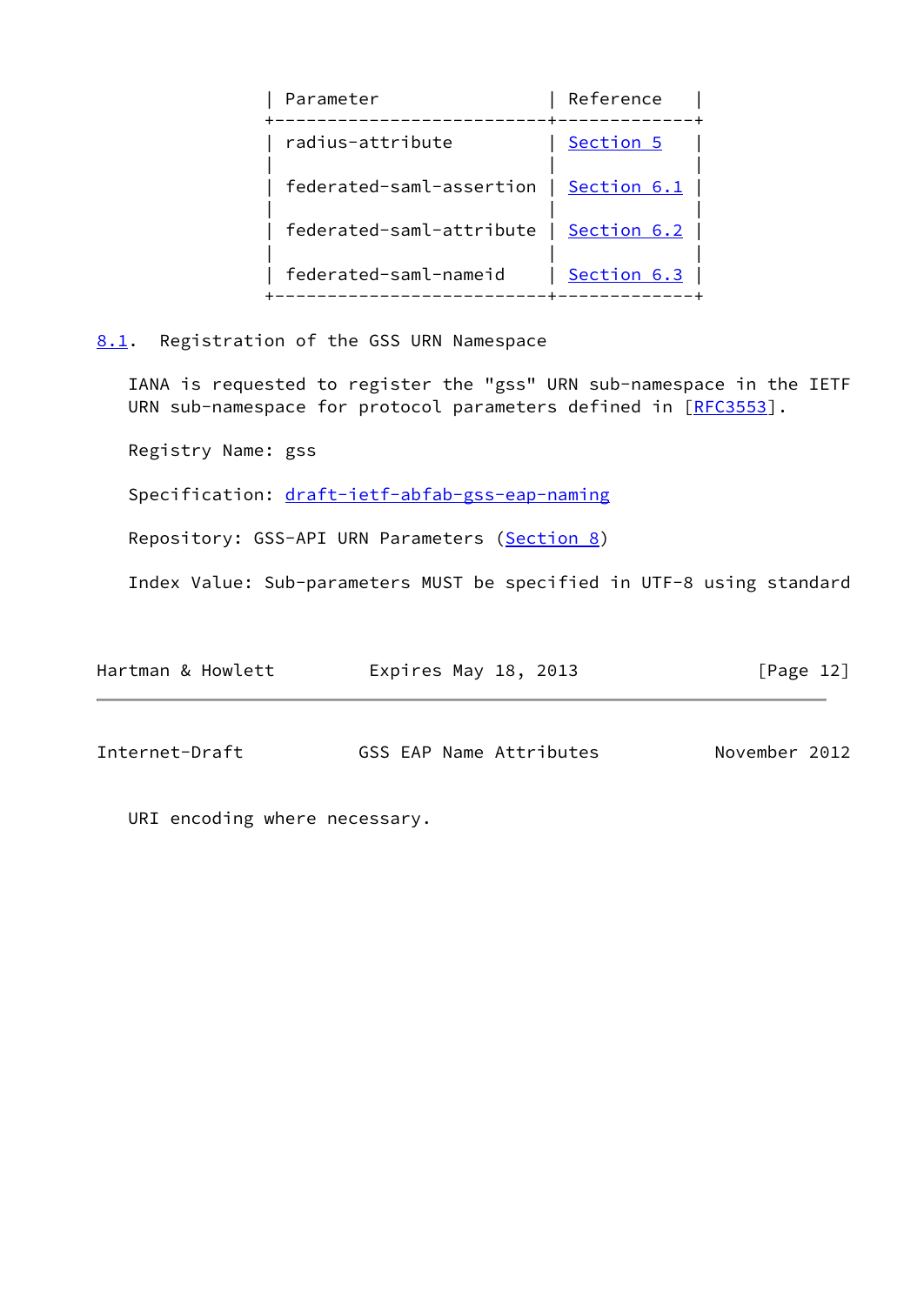| Hartman & Howlett | Expires May 18, 2013 | [Page 13] |
|-------------------|----------------------|-----------|
|-------------------|----------------------|-----------|

<span id="page-14-1"></span>Internet-Draft GSS EAP Name Attributes November 2012

<span id="page-14-0"></span>[9](#page-14-0). Acknowledgements

 Scott Cantor contributed significant text and multiple reviews of this document.

 The authors would like to thank Stephen Farrell, Luke Howard, and Jim Schaad

Sam hartman's work on this specification has been funded by Janet.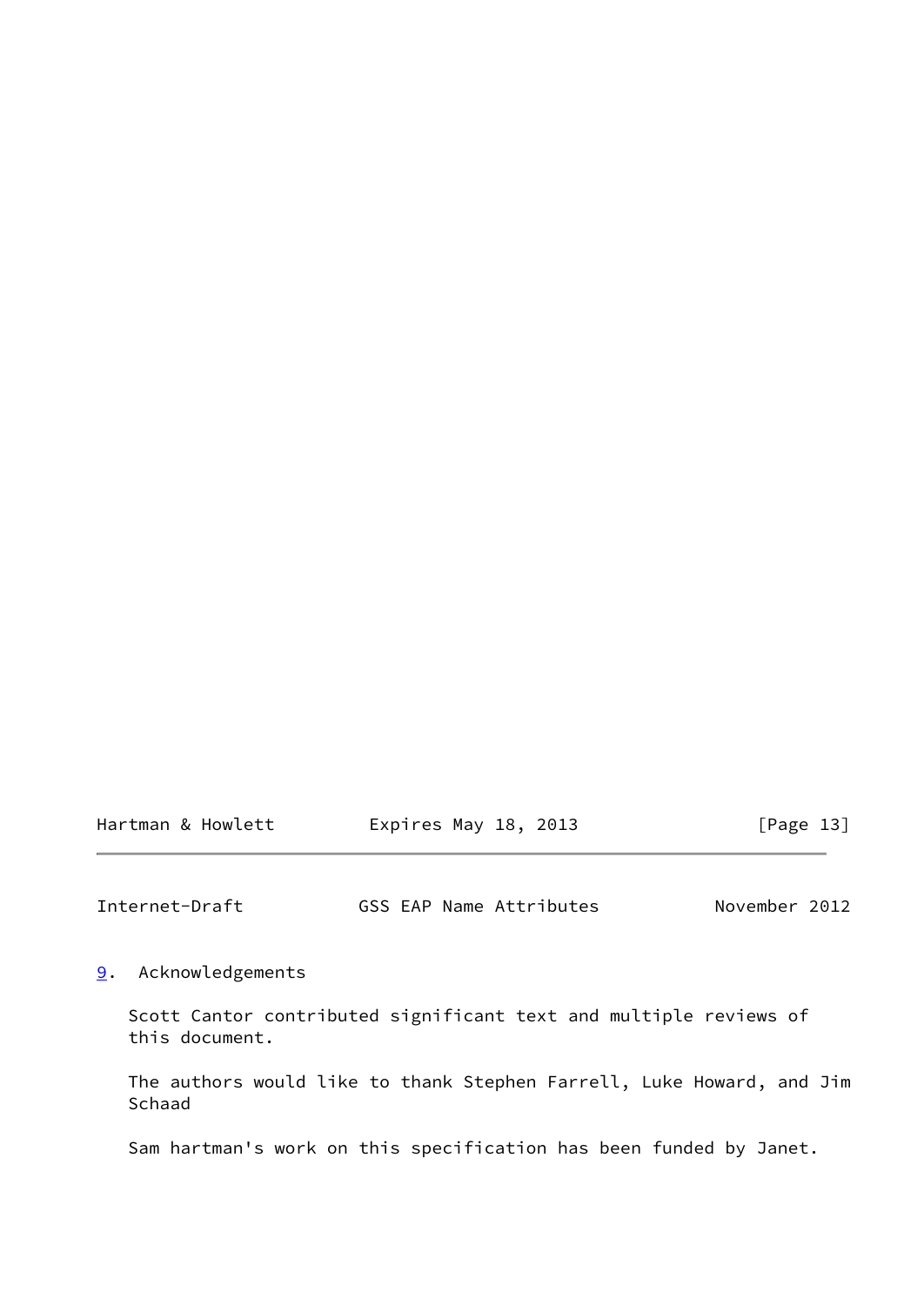<span id="page-15-2"></span><span id="page-15-1"></span><span id="page-15-0"></span>

| Hartman & Howlett             | Expires May 18, 2013    | [Page 14]     |
|-------------------------------|-------------------------|---------------|
| Internet-Draft                | GSS EAP Name Attributes | November 2012 |
| References<br>10.             |                         |               |
| Normative References<br>10.1. |                         |               |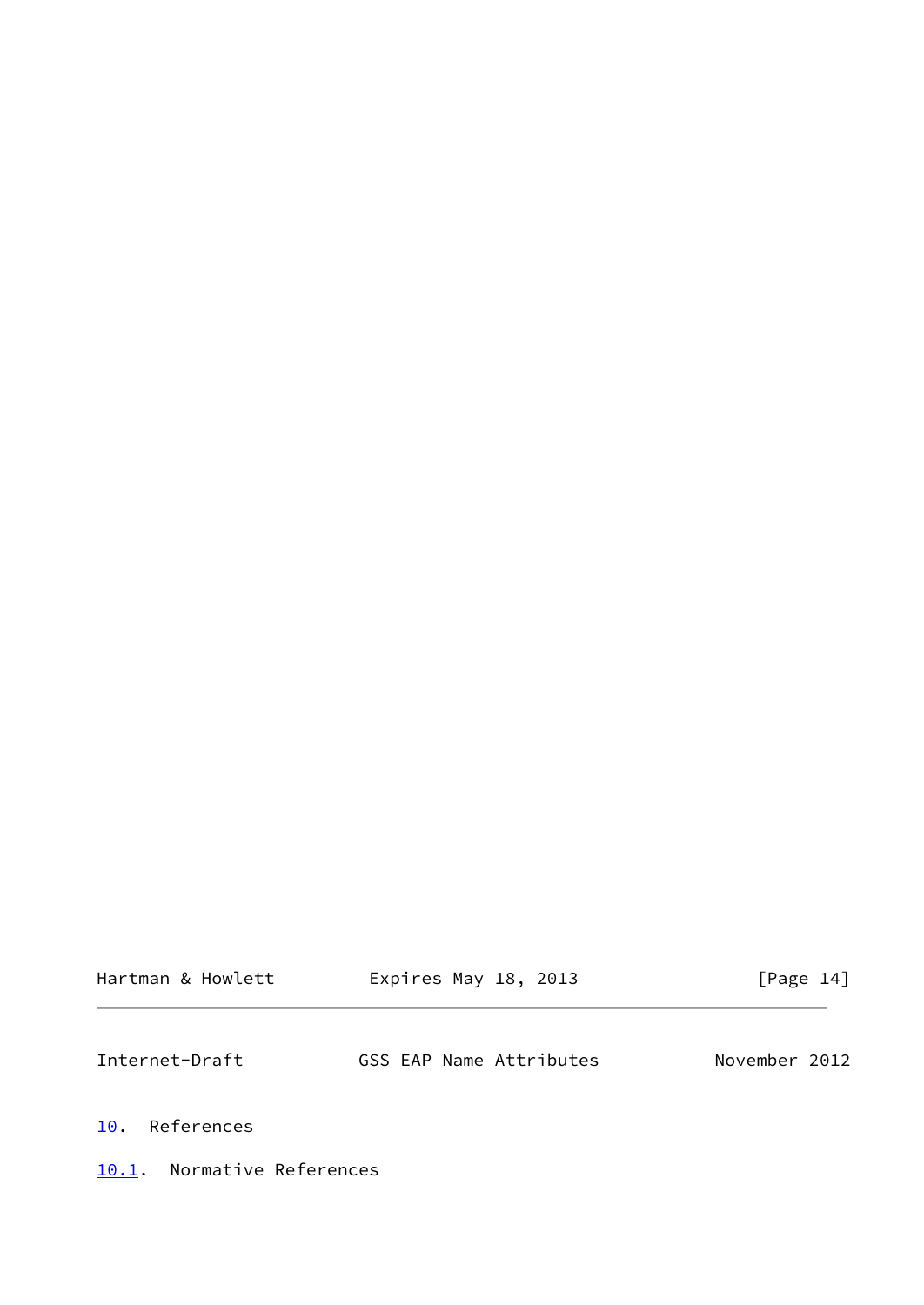<span id="page-16-1"></span> [I-D.ietf-abfab-gss-eap] Hartman, S. and J. Howlett, "A GSS-API Mechanism for the Extensible Authentication Protocol", [draft-ietf-abfab-gss-eap-09](https://datatracker.ietf.org/doc/pdf/draft-ietf-abfab-gss-eap-09) (work in progress), August 2012.

<span id="page-16-0"></span> [I-D.ietf-kitten-gssapi-naming-exts] Williams, N., Johansson, L., Hartman, S., and S. Josefsson, "GSS-API Naming Extensions", [draft-ietf-kitten-gssapi-naming-exts-15](https://datatracker.ietf.org/doc/pdf/draft-ietf-kitten-gssapi-naming-exts-15) (work in progress), May 2012.

<span id="page-16-3"></span> [I-D.ietf-radext-radius-extensions] DeKok, A. and A. Lior, "Remote Authentication Dial In User Service (RADIUS) Protocol Extensions", [draft-ietf-radext-radius-extensions-06](https://datatracker.ietf.org/doc/pdf/draft-ietf-radext-radius-extensions-06) (work in progress), June 2012.

<span id="page-16-2"></span>[OASIS.saml-core-2.0-os]

 Cantor, S., Kemp, J., Philpott, R., and E. Maler, "Assertions and Protocol for the OASIS Security Assertion Markup Language (SAML) V2.0", OASIS Standard saml-core- 2.0-os, March 2005.

- [RFC2119] Bradner, S., "Key words for use in RFCs to Indicate Requirement Levels", [BCP 14](https://datatracker.ietf.org/doc/pdf/bcp14), [RFC 2119](https://datatracker.ietf.org/doc/pdf/rfc2119), March 1997.
- [RFC2743] Linn, J., "Generic Security Service Application Program Interface Version 2, Update 1", [RFC 2743,](https://datatracker.ietf.org/doc/pdf/rfc2743) January 2000.
- [RFC3553] Mealling, M., Masinter, L., Hardie, T., and G. Klyne, "An IETF URN Sub-namespace for Registered Protocol Parameters", [BCP 73](https://datatracker.ietf.org/doc/pdf/bcp73), [RFC 3553](https://datatracker.ietf.org/doc/pdf/rfc3553), June 2003.
- [RFC5226] Narten, T. and H. Alvestrand, "Guidelines for Writing an IANA Considerations Section in RFCs", [BCP 26](https://datatracker.ietf.org/doc/pdf/bcp26), [RFC 5226](https://datatracker.ietf.org/doc/pdf/rfc5226), May 2008.
- <span id="page-16-4"></span>[XMLNS] W3C, "XML Namespaces Conformance", 2009, [<http://](http://www.w3.org/TR/2009/REC-xml-names-20091208/#Conformance) [www.w3.org/TR/2009/REC-xml-names-20091208/#Conformance](http://www.w3.org/TR/2009/REC-xml-names-20091208/#Conformance)>.

| Hartman & Howlett | Expires May 18, 2013 | [Page 15] |
|-------------------|----------------------|-----------|
|-------------------|----------------------|-----------|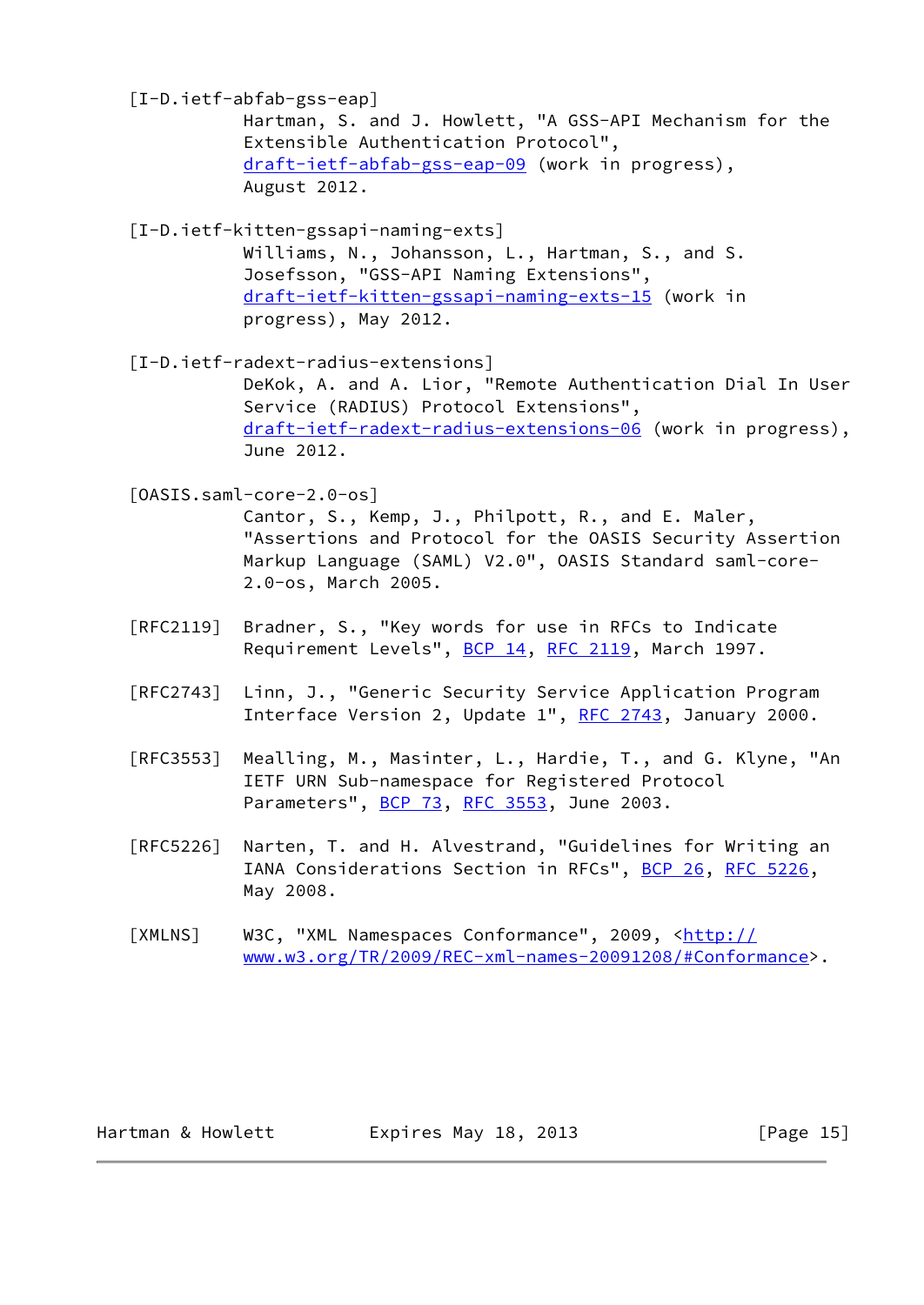<span id="page-17-1"></span><span id="page-17-0"></span>[10.2](#page-17-0). Informative References

<span id="page-17-3"></span>[I-D.ietf-abfab-aaa-saml]

 Howlett, J. and S. Hartman, "A RADIUS Attribute, Binding and Profiles for SAML", [draft-ietf-abfab-aaa-saml-04](https://datatracker.ietf.org/doc/pdf/draft-ietf-abfab-aaa-saml-04) (work in progress), October 2012.

<span id="page-17-2"></span>[I-D.ietf-kitten-sasl-saml-ec]

 Cantor, S. and S. Josefsson, "SAML Enhanced Client SASL and GSS-API Mechanisms", [draft-ietf-kitten-sasl-saml-ec-04](https://datatracker.ietf.org/doc/pdf/draft-ietf-kitten-sasl-saml-ec-04) (work in progress), October 2012.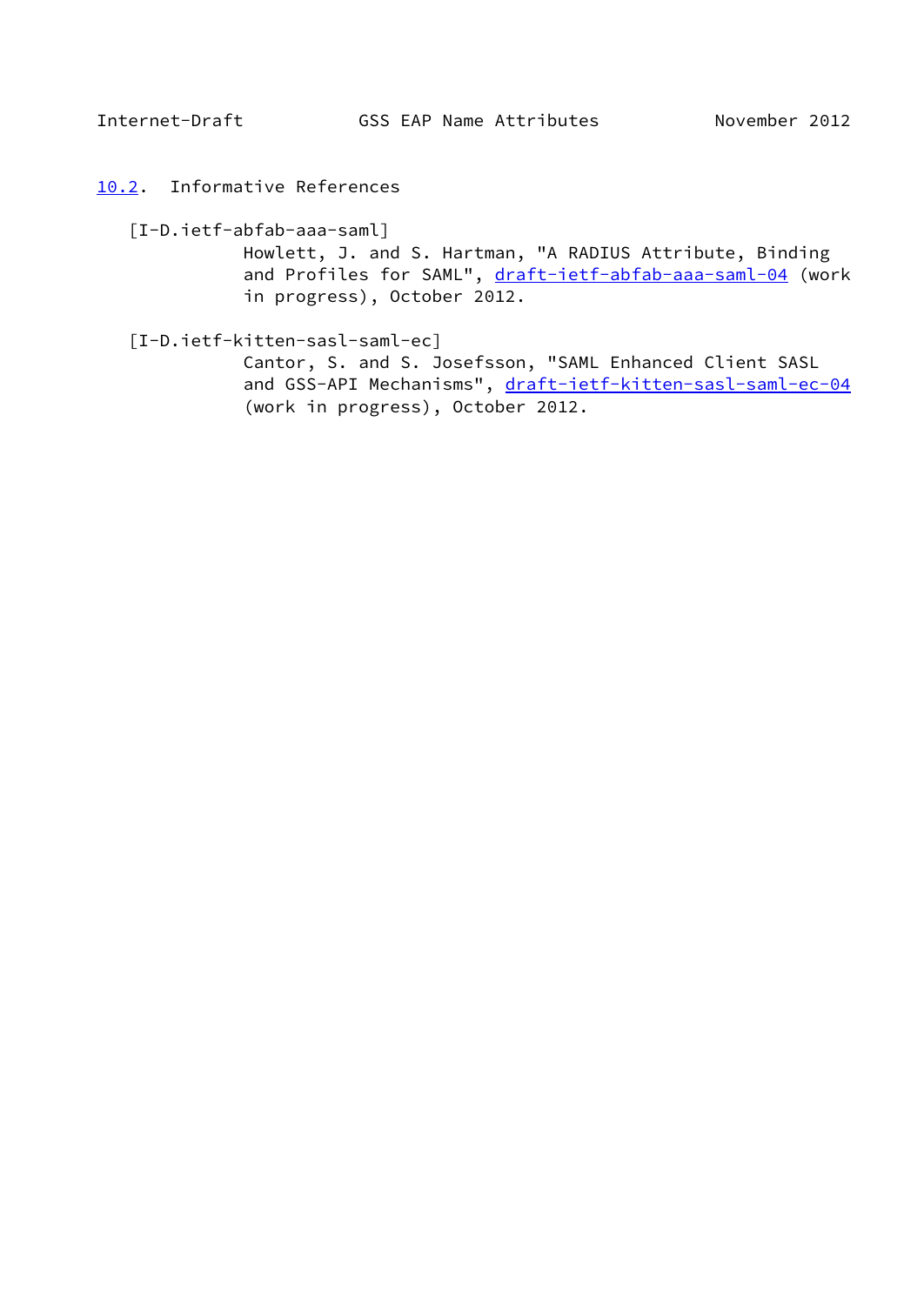<span id="page-18-0"></span>Internet-Draft GSS EAP Name Attributes November 2012

Authors' Addresses

 Sam Hartman Painless Security

Email: hartmans-ietf@mit.edu

 Josh Howlett JANET(UK)

Email: josh.howlett@ja.net